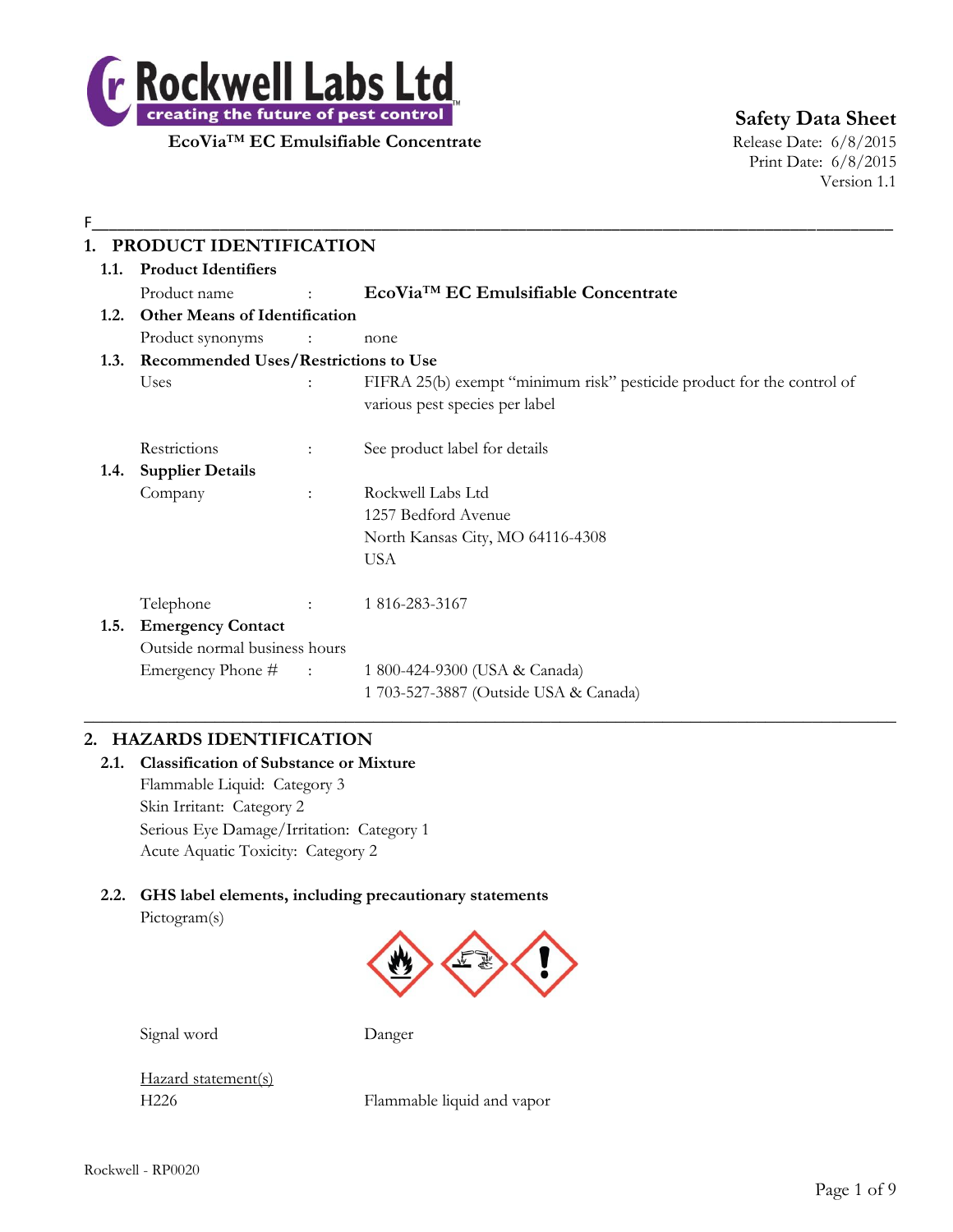

# **Safety Data Sheet**

Print Date: 6/8/2015 Version 1.1

| H315                       | Causes skin irritation                                                            |
|----------------------------|-----------------------------------------------------------------------------------|
| H318                       | Causes serious eye damage                                                         |
| H401                       | Toxic to aquatic life                                                             |
|                            |                                                                                   |
| Precautionary statement(s) |                                                                                   |
| P <sub>210</sub>           | Keep away from heat, hot surfaces, sparks, open flames and other ignition         |
|                            | sources. No smoking.                                                              |
| P <sub>264</sub>           | Wash exposed skin thoroughly after handling.                                      |
| P <sub>280</sub>           | Wear protective gloves/protective clothing/eye protection/face protection.        |
| P321                       | Specific treatment (see supplemental first aid instructions on this label).       |
| $P370 + P378$              | In case of fire: use water spray, alcohol-resistant foam, dry chemical or carbon  |
|                            | dioxide to extinguish.                                                            |
| $P302 + P352$              | IF ON SKIN: Wash with plenty of soap and water.                                   |
| $P332 + P313$              | If skin irritation occurs: Get medical advice/attention.                          |
| $P362 + P364$              | Take off contaminated clothing and wash it before reuse.                          |
| $P303 + P361 + P353$       | IF ON SKIN (or hair): Take off immediately all contaminated clothing. Rinse       |
|                            | skin with water.                                                                  |
| $P305 + P351 + P338, P310$ | IF IN EYES: Rinse cautiously with water for several minutes. Remove contact       |
|                            | lenses, if present and easy to do. Continue rinsing. Immediately call a doctor or |
|                            | seek emergency medical treatment.                                                 |
| P <sub>501</sub>           | Dispose of contents in accordance with local/state/federal regulations.           |
|                            |                                                                                   |

# **2.3. Other hazards which do not result in classification**

none

# **3. COMPOSITION/INFORMATION ON INGREDIENTS**

# **3.1. Substances**

Not applicable

# **3.2. Mixtures**

Hazardous component(s) or components of note:

| Chemical Identity | Contains $(\% w/w)$ | CAS-No.   | Hazard Classification                                                                |
|-------------------|---------------------|-----------|--------------------------------------------------------------------------------------|
| Thyme Oil         | 20                  | 8007-46-3 | Skin irritant (Cat. 2)<br>Serious eye damage (Cat. 1)<br>Acute Aquatic Tox. (Cat. 2) |
| Isopropyl alcohol | $10 - 20$           | $67-63-0$ | Flammable Liquid (Cat. 3)                                                            |

**\_\_\_\_\_\_\_\_\_\_\_\_\_\_\_\_\_\_\_\_\_\_\_\_\_\_\_\_\_\_\_\_\_\_\_\_\_\_\_\_\_\_\_\_\_\_\_\_\_\_\_\_\_\_\_\_\_\_\_\_\_\_\_\_\_\_\_\_\_\_\_\_\_\_**

# **4. FIRST AID MEASURES**

**4.1. Description of first aid measures General advice**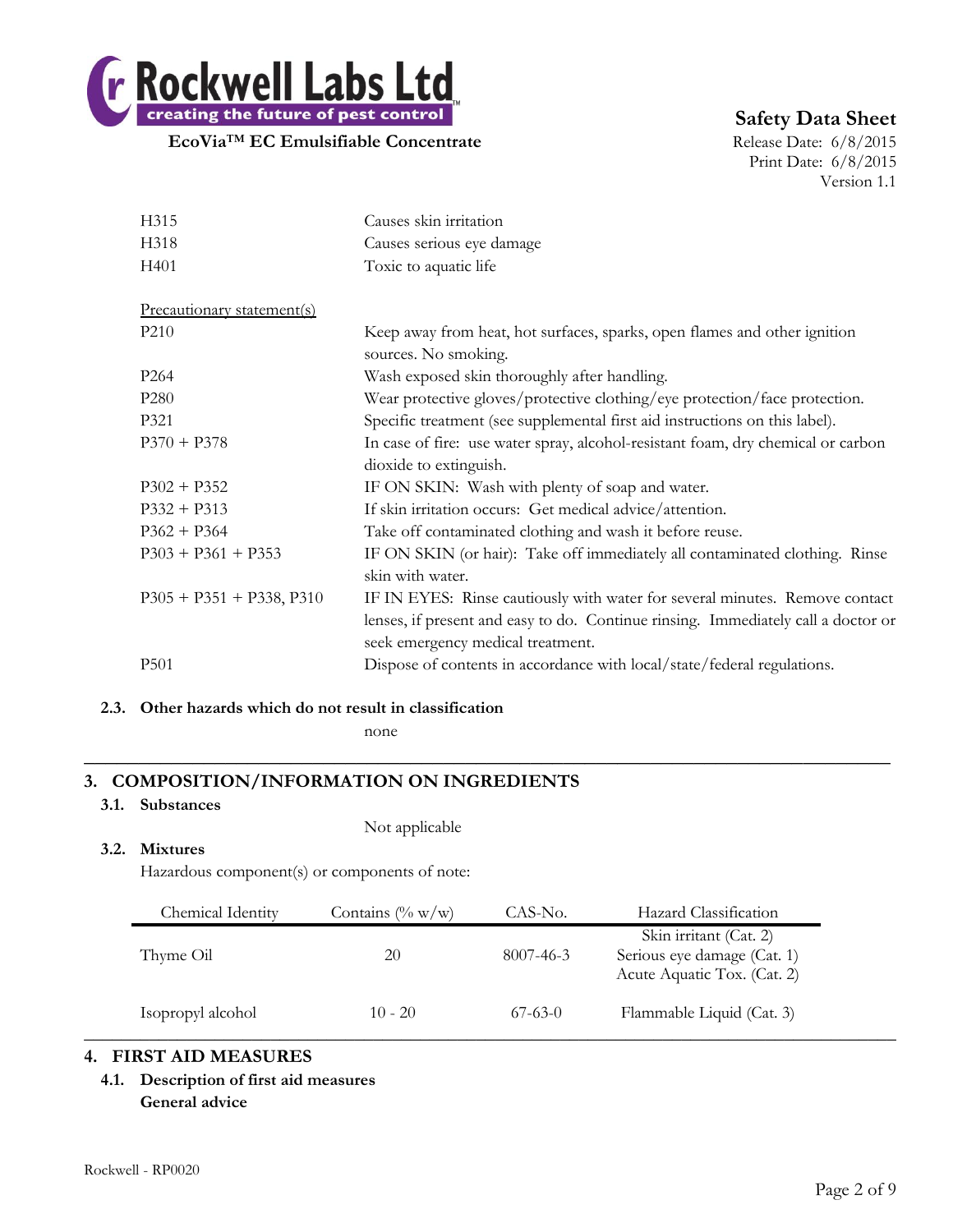

# **Safety Data Sheet**

Print Date: 6/8/2015 Version 1.1

Consult a physician or poison control center. Provide this safety data sheet to medical personnel. Move out of hazardous areas.

# **If inhaled**

Move person to fresh air. If person is not breathing, call 911 or an ambulance, then give artificial respiration, preferably mouth to mouth if possible. Call a poison control center or doctor for further treatment advice.

# **In case of skin contact**

Take off contaminated clothing. Rinse skin immediately with plenty of water for 15-20 minutes. Call a poison control center or doctor for treatment advice.

# **In case of eye contact**

Hold eye open and rinse slowly and gently with water for 15-20 minutes. Remove contact lenses, if present, after the first five minutes, then continue rinsing eye. Call a poison control center or doctor for treatment advice.

# **If swallowed**

Call a poison control center or doctor for treatment advice. Have person sip a glass of water if able to swallow. Do not induce vomiting unless told to do so by a poison control center or doctor. Do not give anything by mouth to an unconscious person.

- **4.2. Most important symptoms and effects, both acute and delayed** No data available
- **4.3. Indication of any immediate medical attention and special treatment needed, if necessary** None known

# **5. FIRE FIGHTING MEASURES**

**5.1. Extinguishing media** Suitable extinguishing media: use water spray, alcohol-resistant foam, dry chemical or carbon dioxide.

 $\_$  , and the set of the set of the set of the set of the set of the set of the set of the set of the set of the set of the set of the set of the set of the set of the set of the set of the set of the set of the set of th

- **5.2. Specific hazards arising from the chemical** Oxides of carbon, nitrogen, and sulfur.
- **5.3. Special protective equipment and precautions for fire fighters** Wear self contained breathing apparatus for firefighting. Additional information: none.

# **5.4. Further information** Avoid release of material to storm drains and open bodies of water.

# **6. ACCIDENTAL RELEASE MEASURES**

# **6.1. Personal precautions, protective equipment and emergency procedures**

Avoid contact with spilled product and contaminated surfaces. Evacuate personnel to safe areas during emergencies. For safe handling instructions see section 7. For proper PPE see section 8.

 $\_$  , and the set of the set of the set of the set of the set of the set of the set of the set of the set of the set of the set of the set of the set of the set of the set of the set of the set of the set of the set of th

# **6.2. Environmental precautions**

Prevent further leakage or spillage if safe to do so. Product should not be applied directly to surface water.

# **6.3. Methods and materials for containment and cleaning up**

Wipe up any spilled material and dispose of according to instructions in section 13. Wash contaminated surfaces with soap and water.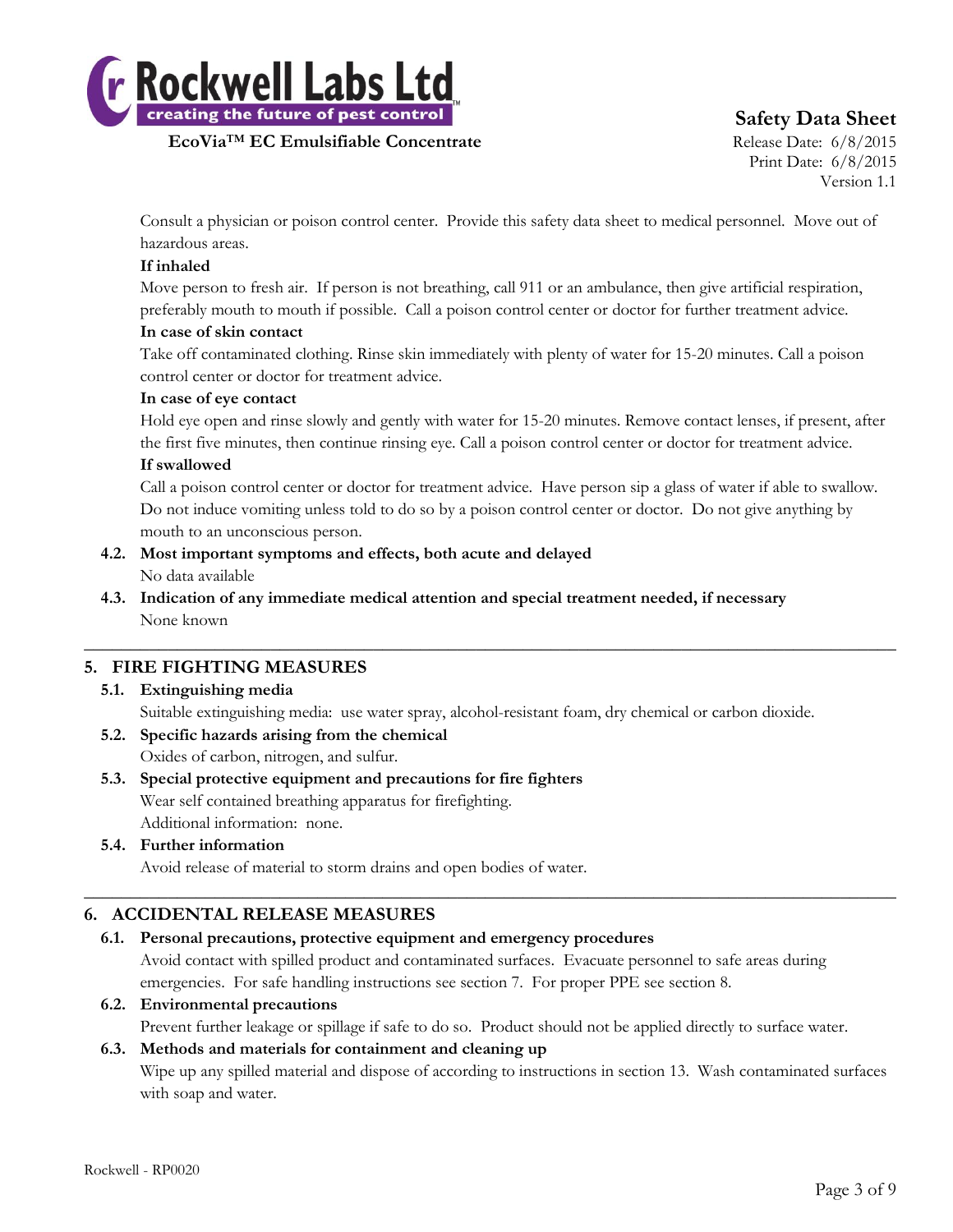

**Safety Data Sheet**

Print Date: 6/8/2015 Version 1.1

# **7. HANDLING AND STORAGE**

# **7.1. Precautions for safe handling**

Handle in accordance with good industrial hygiene practices. Wash hands before eating, drinking, chewing gum, using tobacco or using the toilet. Remove clothing immediately if product gets inside. Wash thoroughly and put on clean clothing. Remove PPE after handling this product. Wash the outside of the gloves before removing. For additional precautions see section 2.2

 $\_$  , and the set of the set of the set of the set of the set of the set of the set of the set of the set of the set of the set of the set of the set of the set of the set of the set of the set of the set of the set of th

# **7.2. Conditions for safe storage, including any incompatibilities**

Store upright in original container. Do not store where children or animals may gain access. Avoid exposure to extreme temperatures.

 $\_$  , and the set of the set of the set of the set of the set of the set of the set of the set of the set of the set of the set of the set of the set of the set of the set of the set of the set of the set of the set of th

# **8. EXPOSURE CONTROLS/PERSONAL PROTECTION**

# **8.1. Control parameters**

Components with workplace parameters

| Component         | CAS-No.   | Value | Control<br>parameters | <b>Basis</b> |
|-------------------|-----------|-------|-----------------------|--------------|
| Isopropyl alcohol | $67-63-0$ | TWA   | $400$ ppm             | NIOSH REL    |
|                   |           | SТ    | $500$ ppm             |              |
|                   |           | TWA   | $400$ ppm             | OSHA PEL     |

# **8.2. Appropriate engineering controls**

Ensure relevant engineering controls are employed to prevent exceeding threshold values for the listed control parameters in section 8.1.

# **8.3. Individual protection measures, such as personal protective equipment**

In normal use and handling conditions refer to the product label for required PPE. In all other cases the following recommendations would apply.

# **Eye/face protection**

Safety glasses or other similar eye protection conforming to ANSI Z87.1 standards recommended when handling product.

# **Skin protection**

Chemical resistant nitrile rubber or similarly compatible gloves recommended when handling product. Dispose of contaminated gloves after use in accordance with applicable local and state regulations. Wash exposed skin with soap and water immediately. Wash all contaminated clothing prior to reuse.

#### **Respiratory protection**

Not required under normal use conditions. Chemical cartridge respirator with organic vapor cartridge recommended when risk assessment shows need for air-purifying respirators.

#### **Thermal hazards**

None known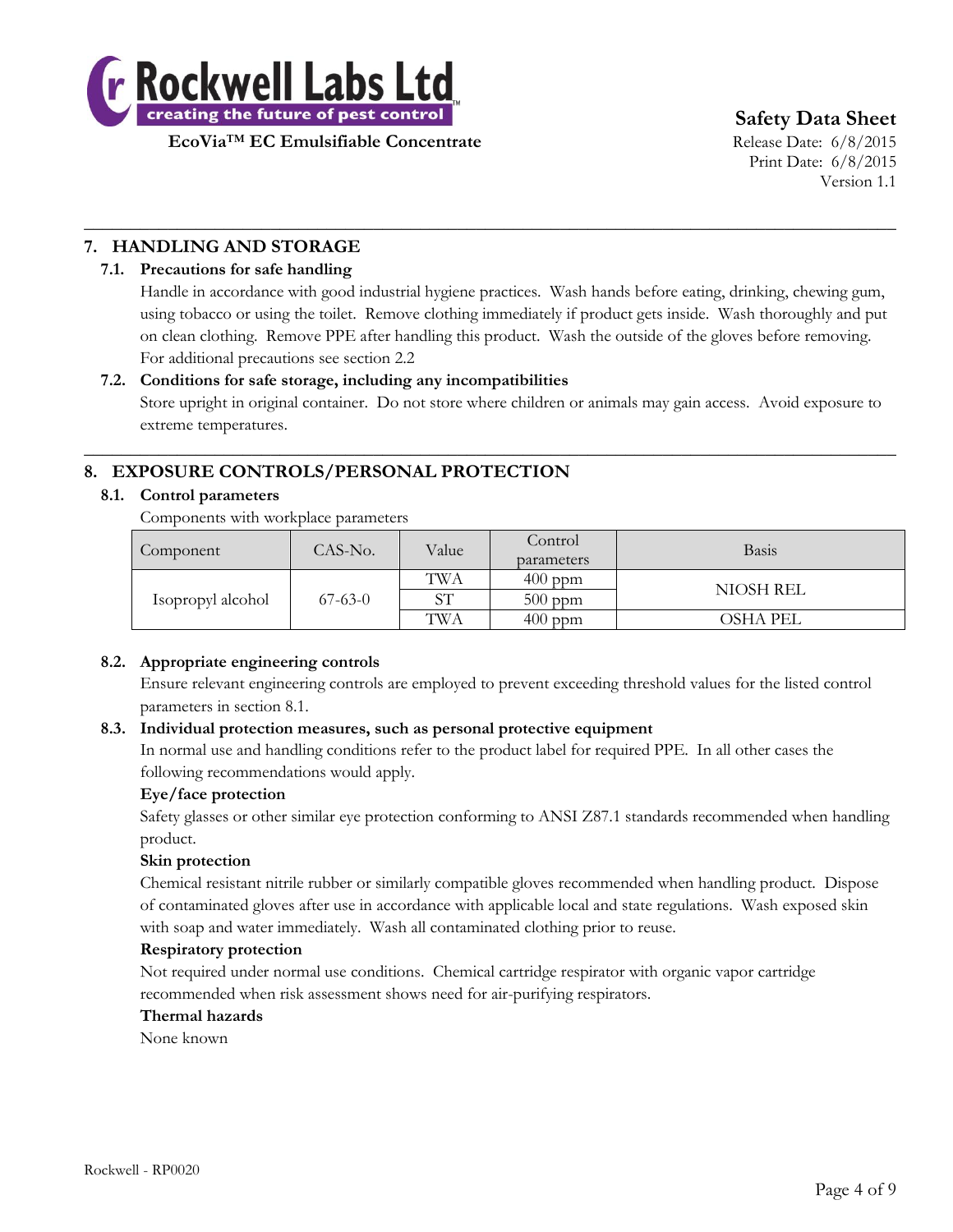

# **Safety Data Sheet**

Print Date: 6/8/2015 Version 1.1

# **9. PHYSICAL AND CHEMICAL PROPERTIES**

# **9.1. Information on basic physical and chemical properties**

|      | Appearance;                                      | Translucent tan liquid                                                         |
|------|--------------------------------------------------|--------------------------------------------------------------------------------|
|      | Odor;                                            | Botanical                                                                      |
|      | Odor threshold;                                  | No data available                                                              |
|      | pH;                                              | No data available                                                              |
|      | Melting point/freezing point;                    | No data available                                                              |
|      | Initial boiling point and boiling<br>range;      | No data available                                                              |
|      | Flash point;                                     | 93 °F (34 °C)                                                                  |
|      | Evaporation rate;                                | No data available                                                              |
|      | Flammability (solid, gas);                       | No data available                                                              |
|      | Upper/lower flammability or<br>explosive limits; | No data available                                                              |
|      | Vapor pressure;                                  | No data available                                                              |
|      | Vapor density;                                   | No data available                                                              |
|      | Relative density;                                | $0.95$ g/ml                                                                    |
|      | Solubility;                                      | Soluble in water at dilutions rates listed. Soluble in<br>nonaqueous materials |
|      | Partition coefficient: n-<br>octanol/water;      | No data available                                                              |
|      | Auto-ignition temperature;                       | No data available                                                              |
|      | Decomposition temperature;                       | No data available                                                              |
|      | Viscosity;                                       | Similar to that of water                                                       |
| 9.2. | <b>Additional Information</b>                    |                                                                                |

 $\_$  , and the set of the set of the set of the set of the set of the set of the set of the set of the set of the set of the set of the set of the set of the set of the set of the set of the set of the set of the set of th

 $\_$  , and the set of the set of the set of the set of the set of the set of the set of the set of the set of the set of the set of the set of the set of the set of the set of the set of the set of the set of the set of th

No data available

# **10. STABILITY AND REACTIVITY**

# **10.1. Reactivity**

No data available

# **10.2. Chemical stability**

Stable under recommended storage conditions.

# **10.3. Possibility of hazardous reactions**

No data available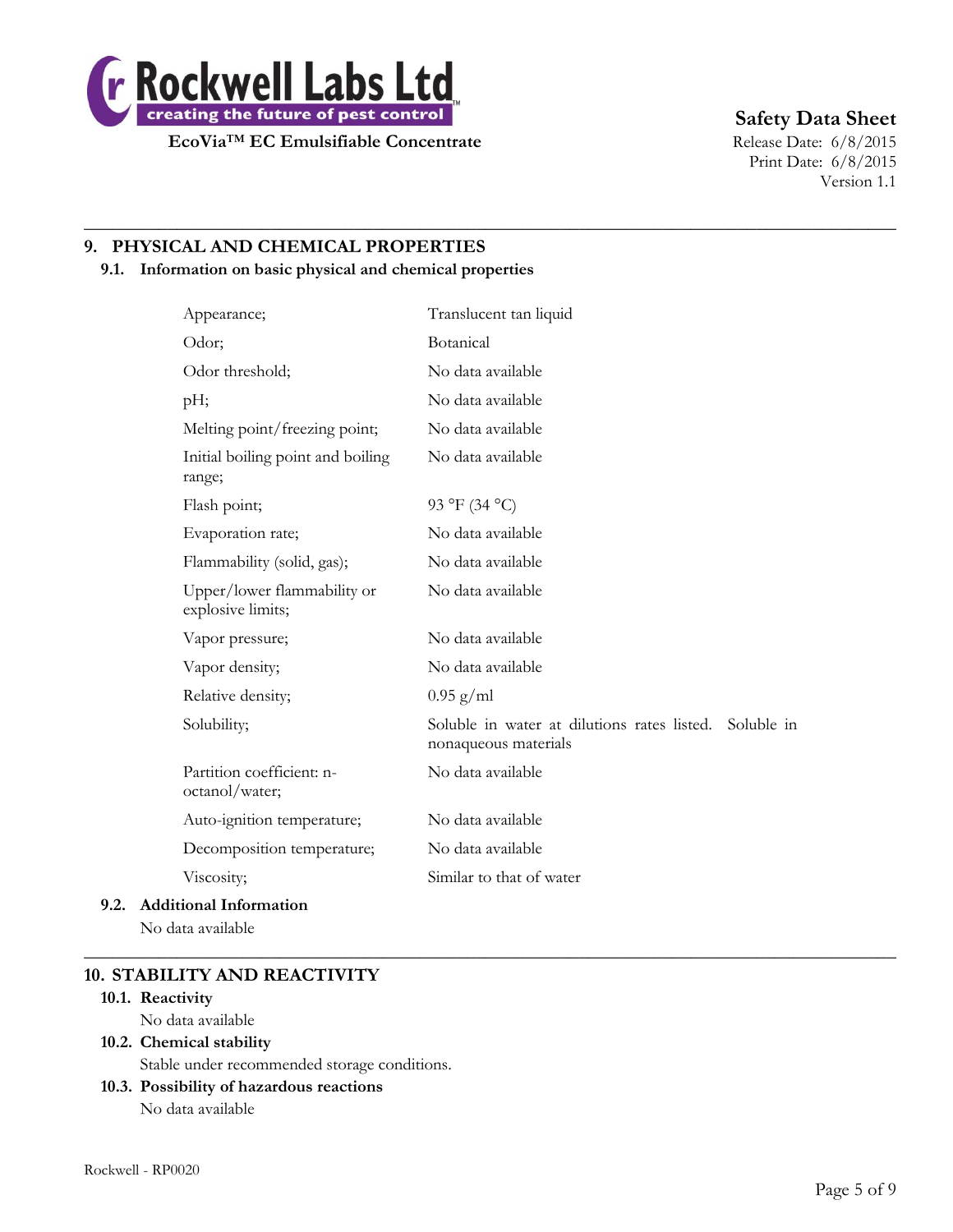

**Safety Data Sheet**

**EcoVia<sup>™</sup> EC Emulsifiable Concentrate** Release Date: 6/8/2015

Print Date: 6/8/2015 Version 1.1

#### **10.4. Conditions to avoid**

Keep away from heat, hot surfaces, sparks, open flames and other ignition sources.

#### **10.5. Incompatible materials**

Strong oxidizing agents. Strong reducing agents.

#### **Hazardous decomposition products**

Other decomposition products – no data available

In the event of a fire: see section 5

# **11. TOXICOLOGICAL INFORMATION**

**11.1. Information on toxicological effects Acute Toxicity Estimate (ATE)** LD50 Oral –  $\text{Rat}$  –  $>$ 2400 mg/kg LD50 Dermal –  $\text{Rat}$  –  $>$  5000 mg/kg LD50 Inhalation – no data available **Skin corrosion/irritation** No data available **Serious eye damage/irritation** No data available **Respiratory or skin sensitization** No data available **Germ cell mutagenicity** No data available **Carcinogenicity** IARC: No component of this product presents at levels greater than or equal to 0.1% is identified as probable, possible or confirmed human carcinogen by IARC. ACGIH: No component of this product presents at levels greater than or equal to 0.1% is identified as probable, possible or confirmed human carcinogen by ACGIH. NTP: No component of this product presents at levels greater than or equal to  $0.1\%$  is identified as probable, possible or confirmed human carcinogen by NTP. OSHA: No component of this product presents at levels greater than or equal to 0.1% is identified as probable, possible or confirmed human carcinogen by OSHA. **Reproductive toxicity** No data available **Specific target organ toxicity – single exposure** Inhalation, Oral – May cause drowsiness or dizziness. **Specific target organ toxicity – repeated exposure** No data available **Aspiration hazard** No data available

 $\_$  , and the set of the set of the set of the set of the set of the set of the set of the set of the set of the set of the set of the set of the set of the set of the set of the set of the set of the set of the set of th

**11.2. Other information**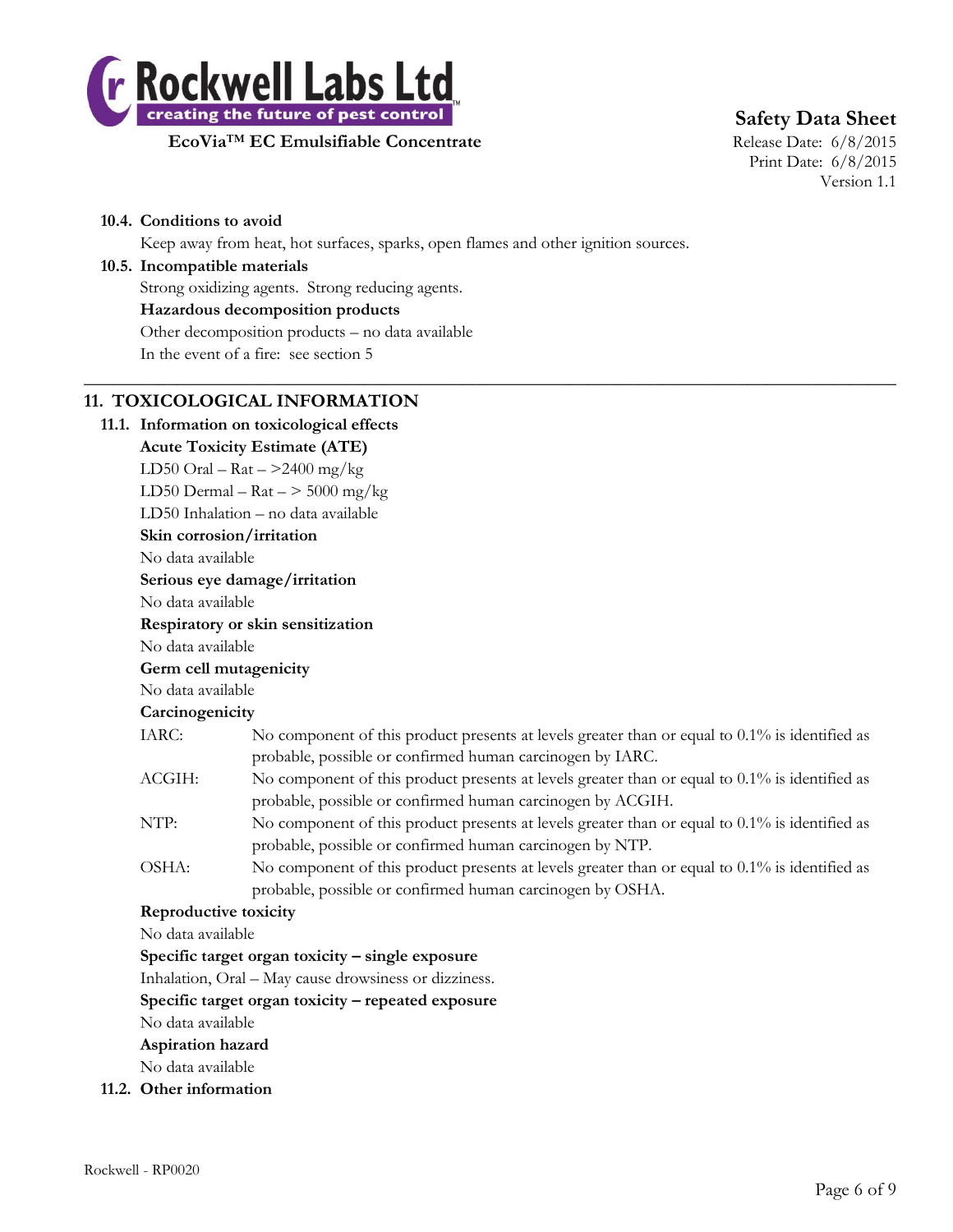

# **Safety Data Sheet**

Print Date: 6/8/2015 Version 1.1

No data available

# **12. ECOLOGICAL INFORMATION**

#### **12.1. Toxicity Estimate**

| Toxicity to fish                    | $LC50$ – Pimephales promelas (fathead minnow) – 9.33 mg/l (96 hr) |
|-------------------------------------|-------------------------------------------------------------------|
| Toxicity to daphnia                 | $EC50 - Daphnia$ magna (Water flea) $-4.89$ mg/l (48 hr)          |
| and other aquatic                   |                                                                   |
| invertebrates                       |                                                                   |
| 12.2. Persistence and degradability |                                                                   |
| No data available                   |                                                                   |
| 12.3. Bioaccumulative potential     |                                                                   |
| No data available                   |                                                                   |
| 12.4. Mobility in soil              |                                                                   |
| No data available                   |                                                                   |
| 12.5. Other adverse effects         |                                                                   |
| No data available                   |                                                                   |
|                                     |                                                                   |

 $\_$  , and the set of the set of the set of the set of the set of the set of the set of the set of the set of the set of the set of the set of the set of the set of the set of the set of the set of the set of the set of th

# **13. DISPOSAL CONSIDERATIONS**

# **13.1. Disposal Methods.**

The best disposal method is to use the entire quantity per label directions. If it is necessary to dispose of unused material then follow the label instructions and relevant local, state and federal waste disposal guidelines.

# Product Disposal:

Do not contaminate water, food or feed by storage or disposal.

# Packaging Disposal:

If empty: Place in trash or offer for recycling if available. If partly filled: Call your local solid waste agency or 1- 800-CLEANUP which is managed as a public-private partnership.

 $\_$  , and the set of the set of the set of the set of the set of the set of the set of the set of the set of the set of the set of the set of the set of the set of the set of the set of the set of the set of the set of th

See section 8 for proper PPE and precautionary handling measures.

# **14. TRANSPORT INFORMATION**

# **DOT**

| Bulk Shipment Only:                                        |            |                    |
|------------------------------------------------------------|------------|--------------------|
| UN number: 2924                                            | Class: 3   | Packing Group: III |
| Proper shipping name: Flammable liquids, corrosive, n.o.s. |            |                    |
| Reportable Quantity (RQ):                                  |            |                    |
| <b>IMDG</b>                                                |            |                    |
| UN number: 2924                                            | Class: $3$ | Packing Group: III |
| Proper shipping name: Flammable liquids, corrosive, n.o.s. |            |                    |
| <b>IATA</b>                                                |            |                    |
| UN number: 2924                                            | Class: $3$ | Packing Group: III |
| Proper shipping name: Flammable liquids, corrosive, n.o.s. |            |                    |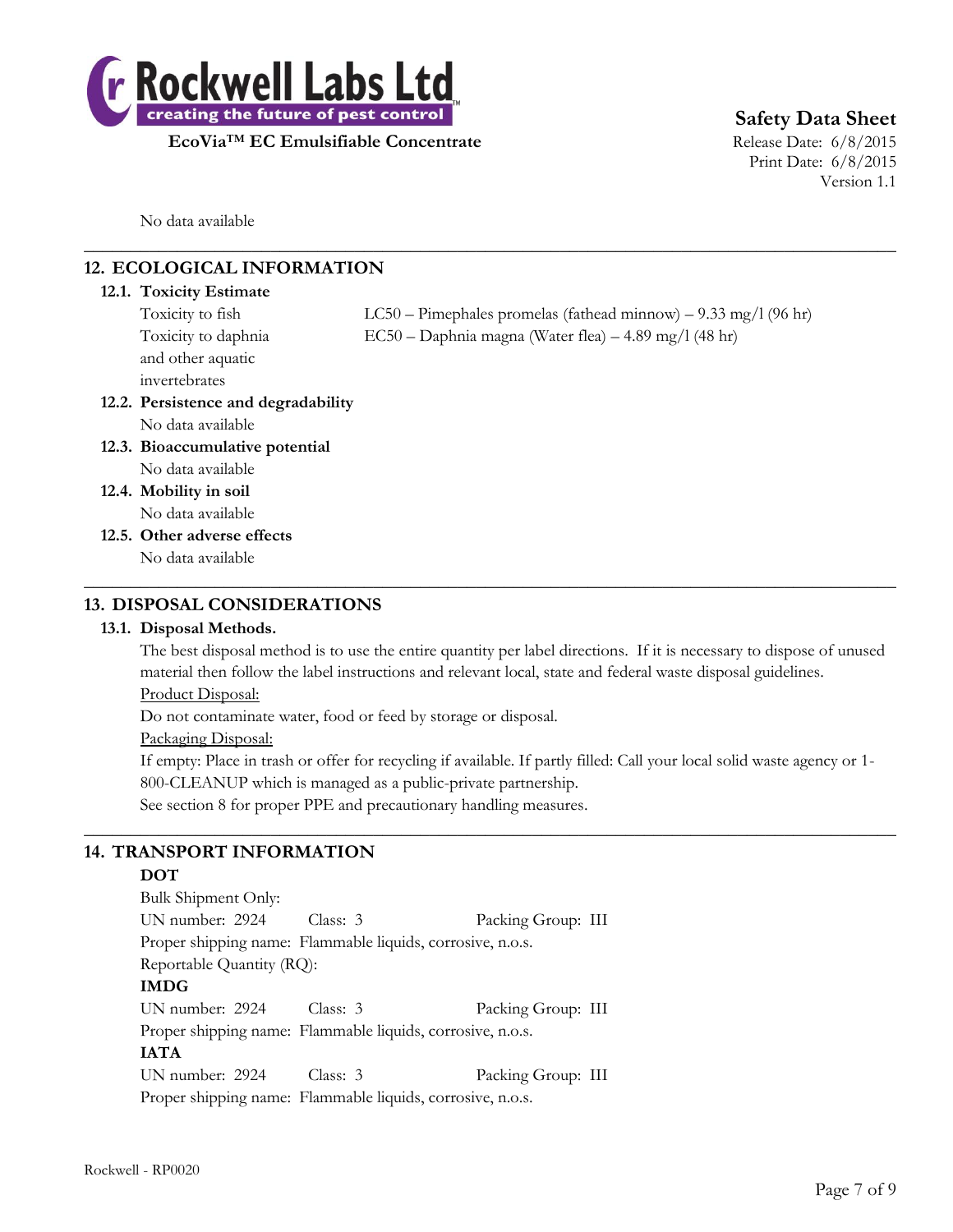

# **Safety Data Sheet**

Print Date: 6/8/2015 Version 1.1

# **15. REGULATORY INFORMATION**

This chemical is a FIFRA 25(b) Exempt pesticide product that is not registered by the Environmental Protection Agency but is subject to certain labeling requirements under various state pesticide laws. These requirements differ from the classification criteria and hazard information required for safety data sheets, and for workplace labels of non-pesticide chemicals. Following is the hazard information as required on the pesticide label:

\_\_\_\_\_\_\_\_\_\_\_\_\_\_\_\_\_\_\_\_\_\_\_\_\_\_\_\_\_\_\_\_\_\_\_\_\_\_\_\_\_\_\_\_\_\_\_\_\_\_\_\_\_\_\_\_\_\_\_\_\_\_\_\_\_\_\_\_\_\_\_\_\_\_\_\_\_\_\_\_\_\_\_\_\_\_\_\_\_\_\_\_\_\_

# KEEP OUT OF THE REACH OF CHILDREN

**CAUTION** 

# **SARA 302 Components**

No chemicals in this material are subject to the reporting requirements of SARA Title III, Section 302.

# **SARA 313 Components**

The following components are subject to reporting levels established by SARA Title III, Section 313: Isopropyl alcohol – CAS-No. 67-63-0

#### **SARA 311/312 Hazards**

Immediate (Acute) Health Hazard, Fire Hazard

#### **California Proposition 65 Components**

This product does not contain any chemicals known to the state of California to cause cancer, birth defects, or reproductive harm.

# **TSCA**

All components of this product are listed, exempted, or excluded from listing on the U.S. Toxic Substances Control Act chemical substance inventory.

 $\_$  , and the set of the set of the set of the set of the set of the set of the set of the set of the set of the set of the set of the set of the set of the set of the set of the set of the set of the set of the set of th

# **16. OTHER INFORMATION**

#### **Acronyms and abbreviations used**

| LD50        | Lethal Dose, 50%                                      |
|-------------|-------------------------------------------------------|
| <b>OECD</b> | Organization for Economic Cooperation and Development |
| IARC        | International Agency for Research on Cancer           |
| ACGIH       | American Conference of Industrial Hygienists          |
| <b>NTP</b>  | National Toxicology Program                           |
| <b>OSHA</b> | Occupational Safety and Health Administration         |
| <b>DOT</b>  | Department of Transportation                          |
| <b>IMDG</b> | <b>International Maritime Dangerous Goods</b>         |
| <b>IATA</b> | International Air Transport Association               |
| SARA        | Superfund Amendments and Reauthorization Act          |
| <b>TSCA</b> | Toxic Substances Control Act                          |
| CAS-No.     | Chemical Abstract Services - Number                   |
| <b>PPE</b>  | Personal Protective Equipment                         |
| <b>HMIS</b> | Hazardous Materials Identification System             |